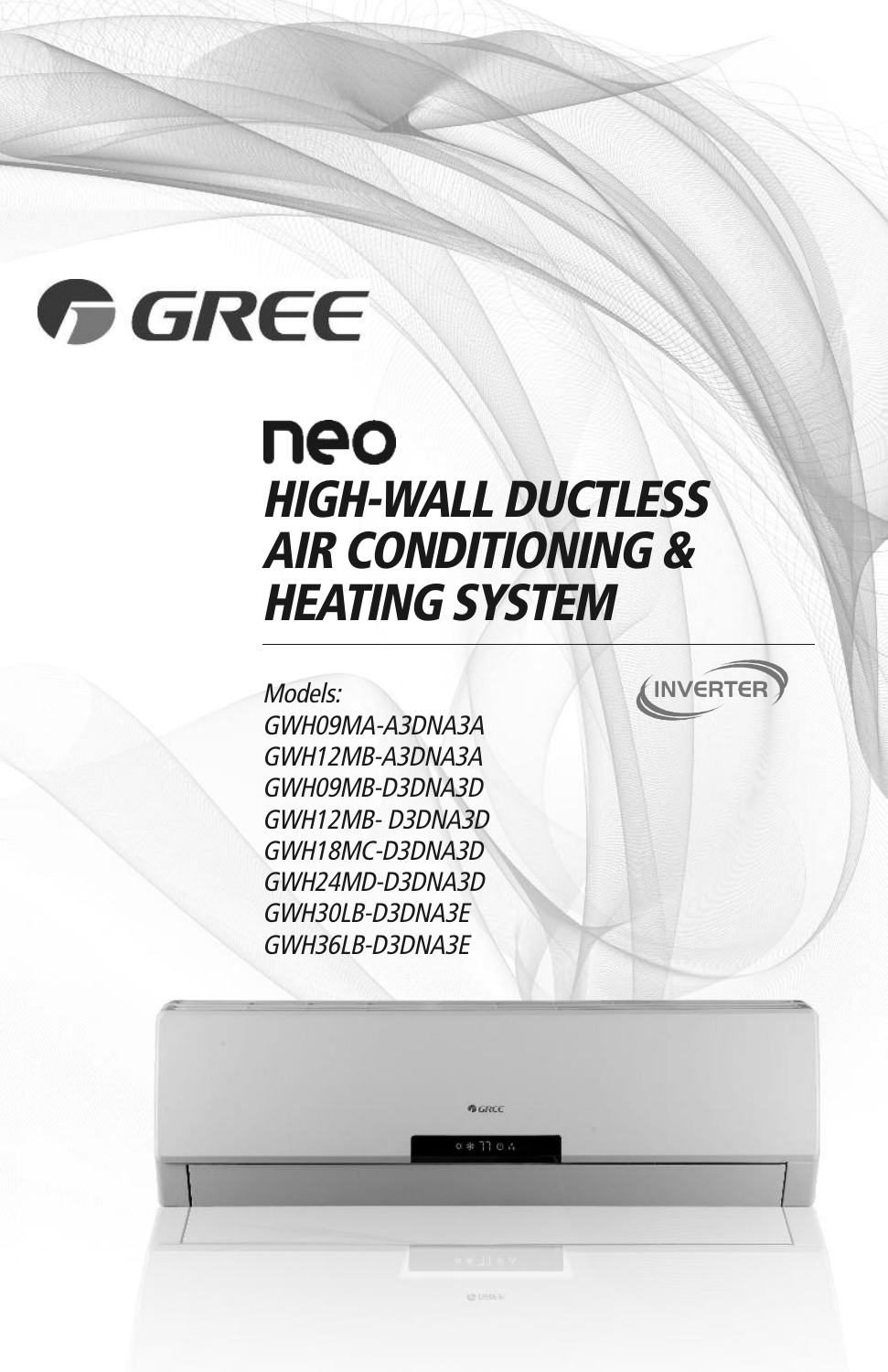## **Thank you for choosing <sup>a</sup> High-Wall Ductless Air Conditioning & Heating System!**

**You can feel confident in your selection because the same pride in craftsmanship and engineering knowledge that goes into millions of other Gree installed products worldwide has gone into your unit.**

**Please read this owner's manual carefully before operation and retain it for future reference.**

## **Contents**

| • Safety Precautions                      |    |
|-------------------------------------------|----|
| • Part Names                              | 4  |
| • Operation of Wireless Remote Controller | 5  |
| • System Functions                        | 16 |
| • Cleaning and Caring for Your Unit       | 17 |
| • Troubleshooting                         | 19 |
| • System Operations/Energy Saving Tips    | 21 |
| • Warranty                                |    |

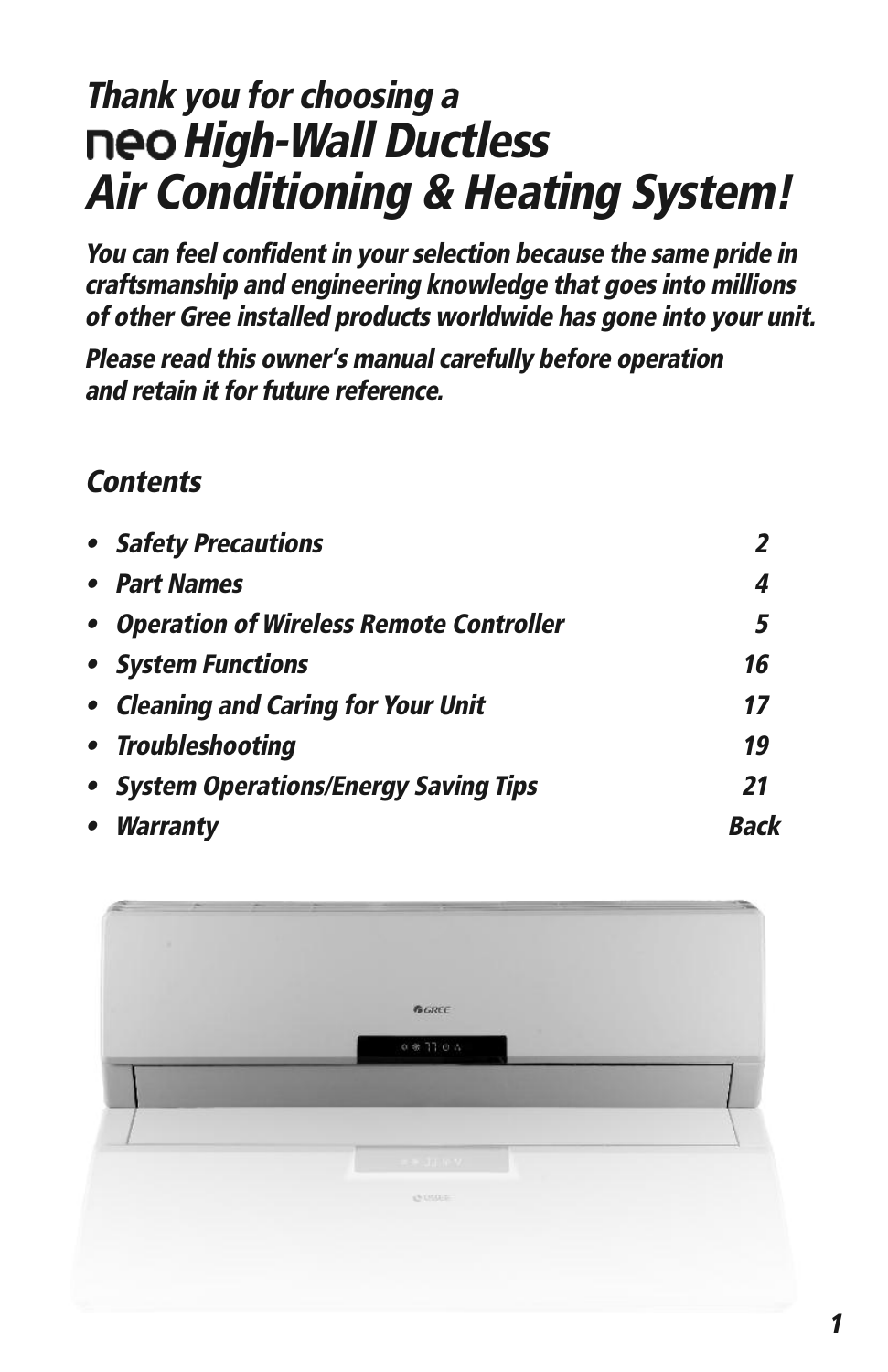## **SAFETY PRECAUTIONS**

## **Please read the following before operation.**

Recognize safety information.  $\bigcap$  This is the safety-alert symbol. When you see this symbol on the unit and in instructions or manuals, be alert to the potential for personal injury. Understand these signal words: **DANGER**, **WARNING**, and **CAUTION**. These words are used with the safety-alert symbol.

**DANGER** identifies the most serious hazards which will result in severe personal injury or death.

**WARNING** signifies hazards which could result in personal injury or death.

**CAUTION** is used to identify unsafe practices which may result in minor personal injury or product and property damage.

**NOTE** is used to highlight suggestions which will result in enhanced installation, reliability, or operation.

**NOTE:** Your actual air conditioning & heating system and related devices may differ from the images shown in this manual.

This appliance is not intended for use by children without responsible adult supervision. Proper care should be taken to ensure safety.



Heat pumps, air conditioners & heating equipment should be installed, started up, and serviced only by qualified installers and service technicians. Air conditioning, heat pumps and refrigeration systems are hazardous due to high voltage electrical components, high refrigerant pressures, and moving parts.

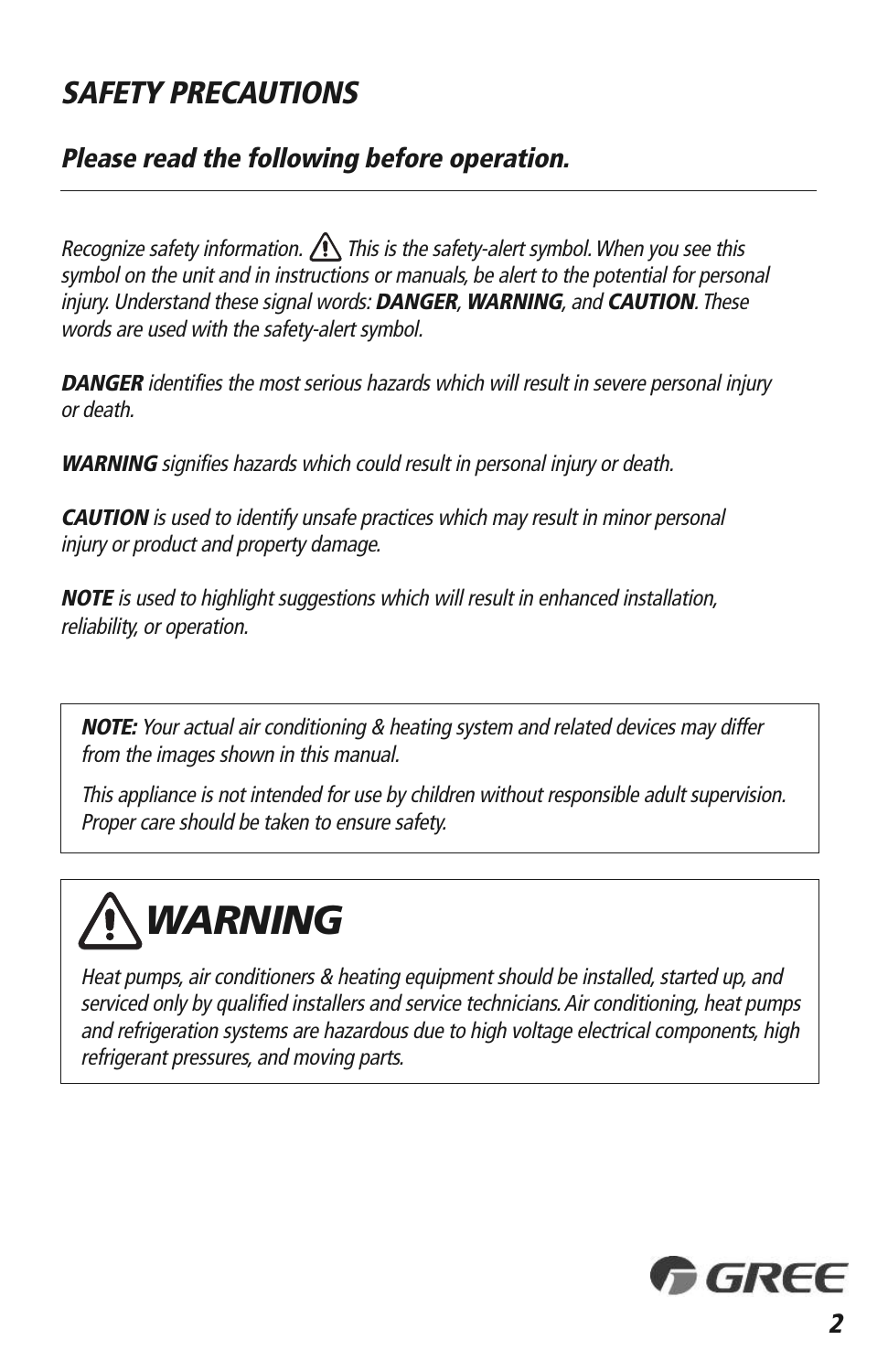## **SAFETY PRECAUTIONS**

## **Please read the following before operation.**



- **•** Disconnect electrical power to the neo system before performing any maintenance or cleaning.
- Do not attempt to repair the neo system yourself. Incorrect repairs may cause electric shock or fire. Contact <sup>a</sup> qualified service technician for all service requirements.
- Do not splice the power cord or use an extension cord. Overheating can occur, causing <sup>a</sup> fire hazard.
- Keep combustible materials away from the unit.

# *CAUTION*

- **•** Do not put hands or any objectsinto the air inlets or outlets.This may cause personal injury or damage the unit.
- **•** When cleaning, be careful not to splash water on the unit. Doing this may cause electric shock or damage to unit.



#### **Front Panel Display**

The front panel on the neo indoor unit contains system status lights and an easy-to-read LED display.

**NOTE:** The indoor unit display panel can be turned ON or OFF via the LIGHT button on the remote controller. See "LIGHT" button description for more detail.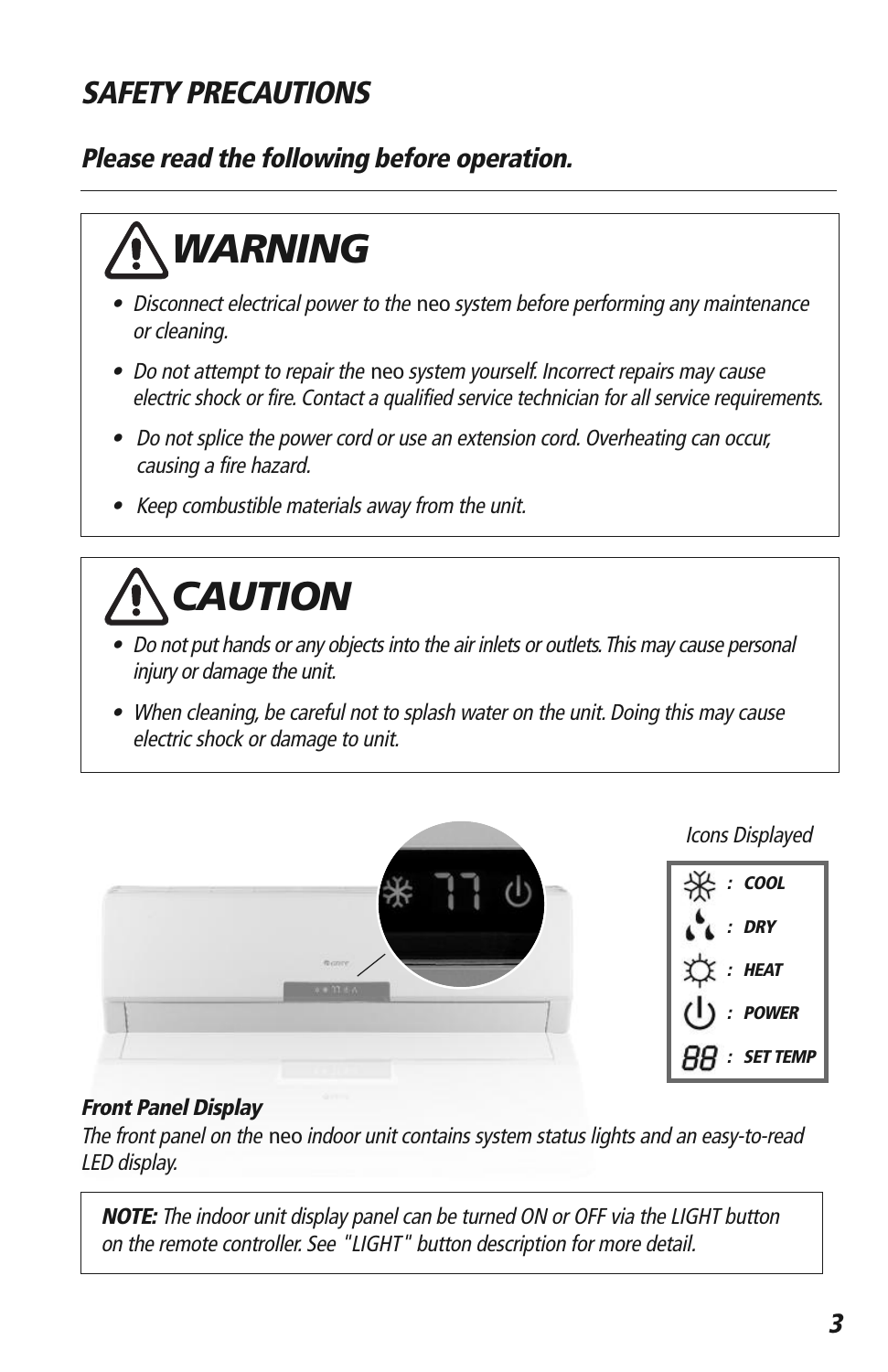## **PART NAMES**

**Indoor unit**



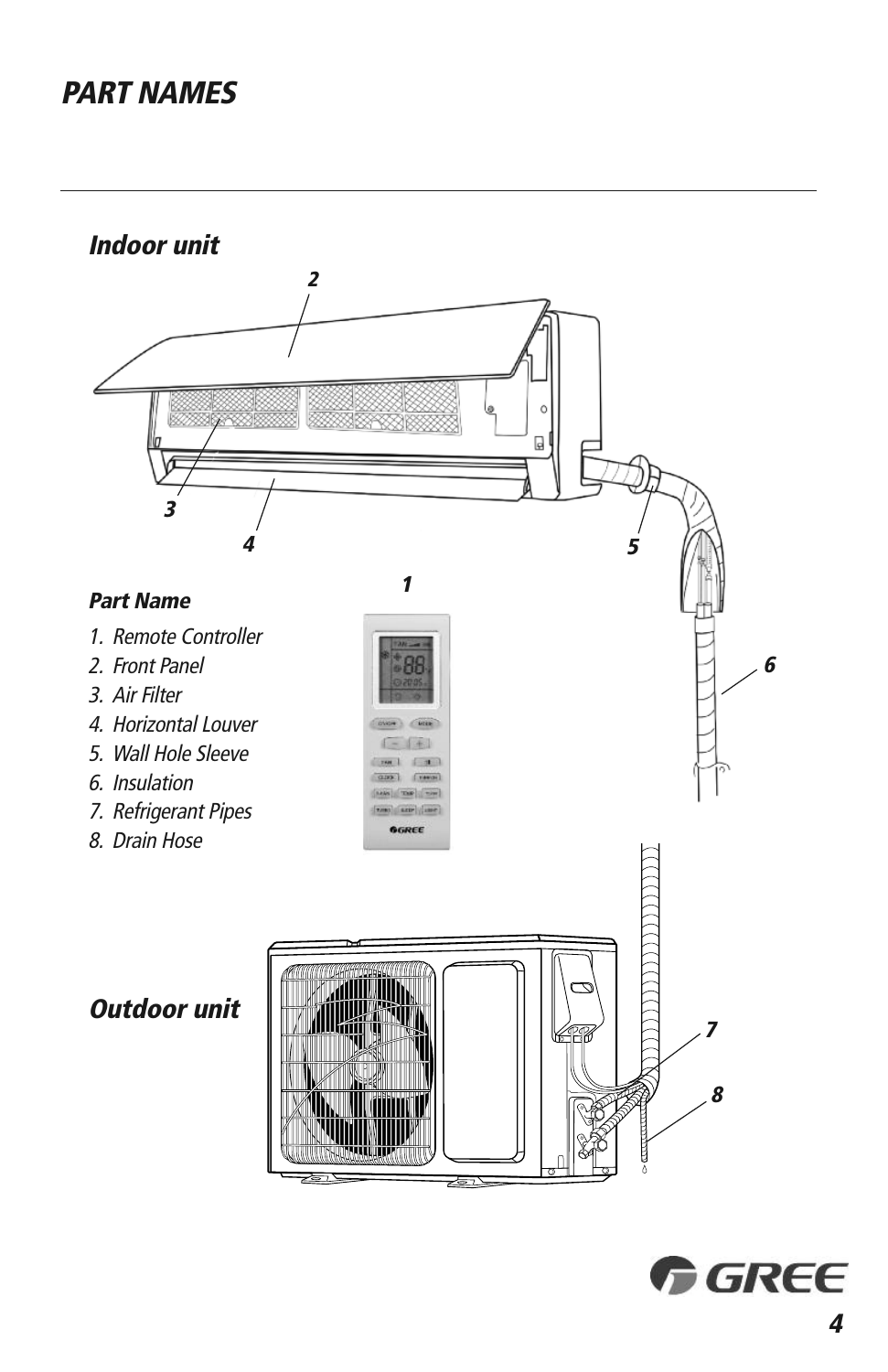#### **REMOTE CONTROLLER OPERATIONS**

The neo universal wireless remote controller is sleek, versatile and allows you to change room temperatures and functions on unit from the palm of your hand. The large LCD display and buttons make it easy-to-understand and easy-to-use.

The remote controller may be used for several neo units. It can operate the unit from a distance of up to 25 ft. (7.6 m) as long as there are no obstructions. This is one-way communication only (from remote controller to indoor unit.)

The remote controller is set from factory to display temperatures in°F. If  $\degree$ C is desired, turn the remote**OFF** and then press "**MODE**" and "**––**" buttons on the remote simultaneously.

**NOTE:** Not every unit has each of the functions described below. If your unit does not come equipped with a certain function, the button will be inactive.

#### **ON/OFF Button**

• Pressing this button will turn the unit on and off. Using the **ON/OFF** function will cancel **TIMER** and **SLEEP** functions, but preset times will not be affected.

#### **MODE Button**

• Pressing this button will present the **AUTO**, **COOL**, **DRY**, **FAN** and **HEAT** mode options which can then be selected. **AUTO** mode is the default mode.When the indoor unit first powers on under this mode, the temperature will not be displayed.



Icons Displayed

#### **FAN Button**

• Low • Medium • High • Pressing this button will present the **AUTO**, **LOW**, **MEDIUM**, and **HIGH** speed options which can then be selected.

**NOTE:** When the indoor unit first powers on, the **AUTO** fan speed is the default mode. **WARNING** 

In **DRY MODE**, the fan will automatically run at low speed.<br>



- Do not drop or throw remote controller.
- Protect remote controller from water
- Keep remote controller away from direct sunlight or high heat.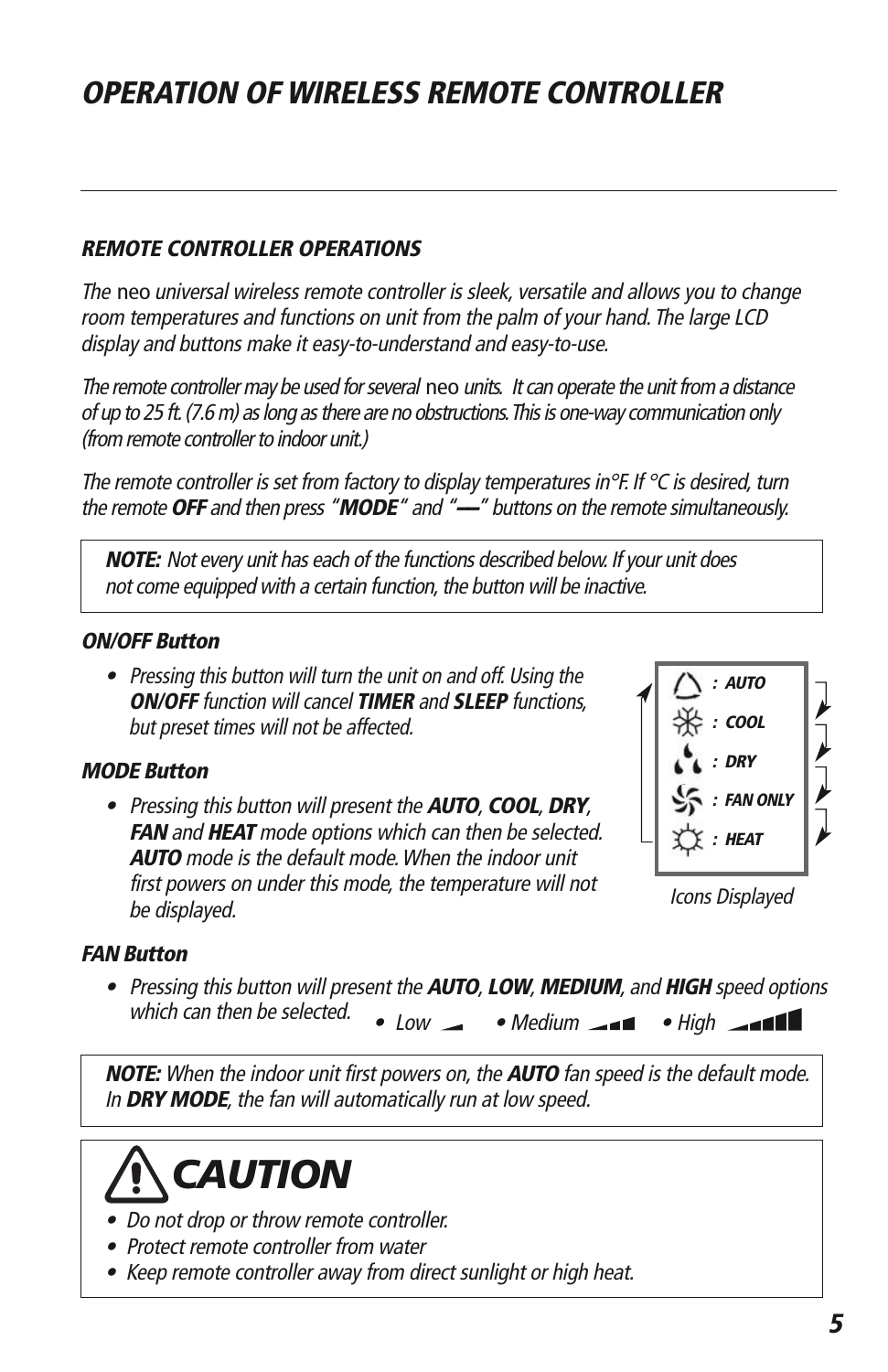

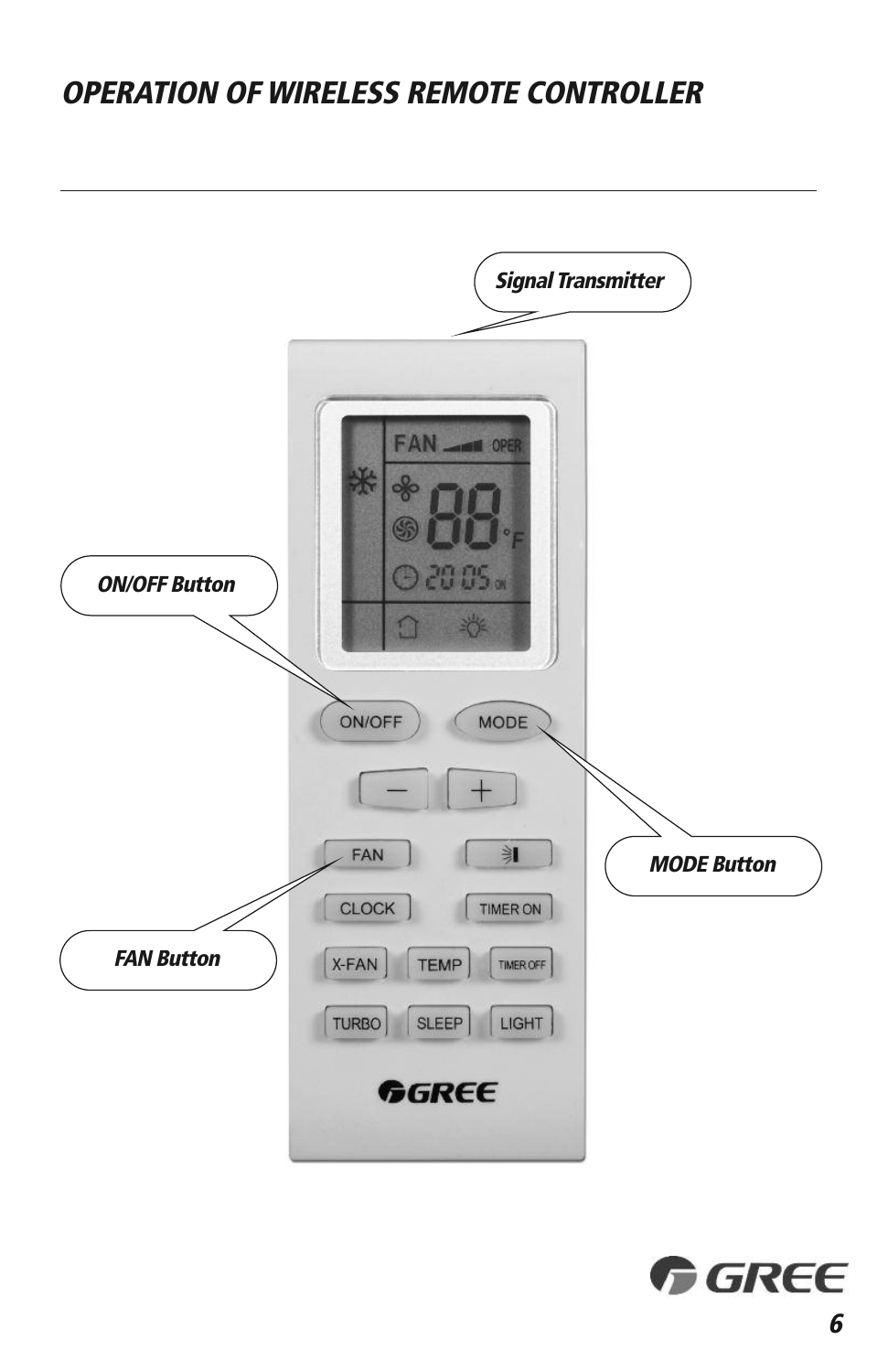#### **REMOTE CONTROLLER FUNCTIONS**

#### **CLOCK Button**

• Press the **CLOCK**  $\cup$  button to enter Clock Setup Mode. The clock icon will begin flashing. Set the clock by pressing the  $+$  or - buttons. Press once for slow adjustment; press and hold down for fast adjustment.When finished, pressthe **CLOCK** button to save your clock settings. Note that this is the current time, not the timer setting.

**NOTE:** The clock panel on the remote controller will display the time regardless of whether the unit is **ON** or **OFF**.

#### **LIGHT Button**

• Press the **LIGHT** button to turn On or Off the display on the indoor unit front panel.When the indoor unit first powers on, the front panel display will default to **ON**. The LIGHT  $\frac{1}{2}$  icon will display when the front panel display is **ON**.

#### **TURBO Button**

• Press the **TURBO** button to reach the desired room temperature faster. After selecting the"**HEAT**"or"**COOL**" mode button, push the"**TURBO**" button. This will force the unit to run at ultra high speed.When **TURBO** mode is running, the **TURBO**  $\frac{1}{2}$  icon is displayed on the remote controller.

#### **X-FAN Button**

• Press the **X-FAN** button to allow the indoor fan to run for 10 minutes after the unit is turned off (cooling or dry modes only) to ensure that additional moisture is removed from coil. **X-FAN**  $\gg$  icon will be displayed on remote controller.

#### **+ Button**

• Press the + button to raise the room setpoint. Press once for slow adjustment and hold down for fast adjustment.

#### **– Button**

• Press the – button to lower the room setpoint. Press once for slow adjustment and hold down for fast adjustment.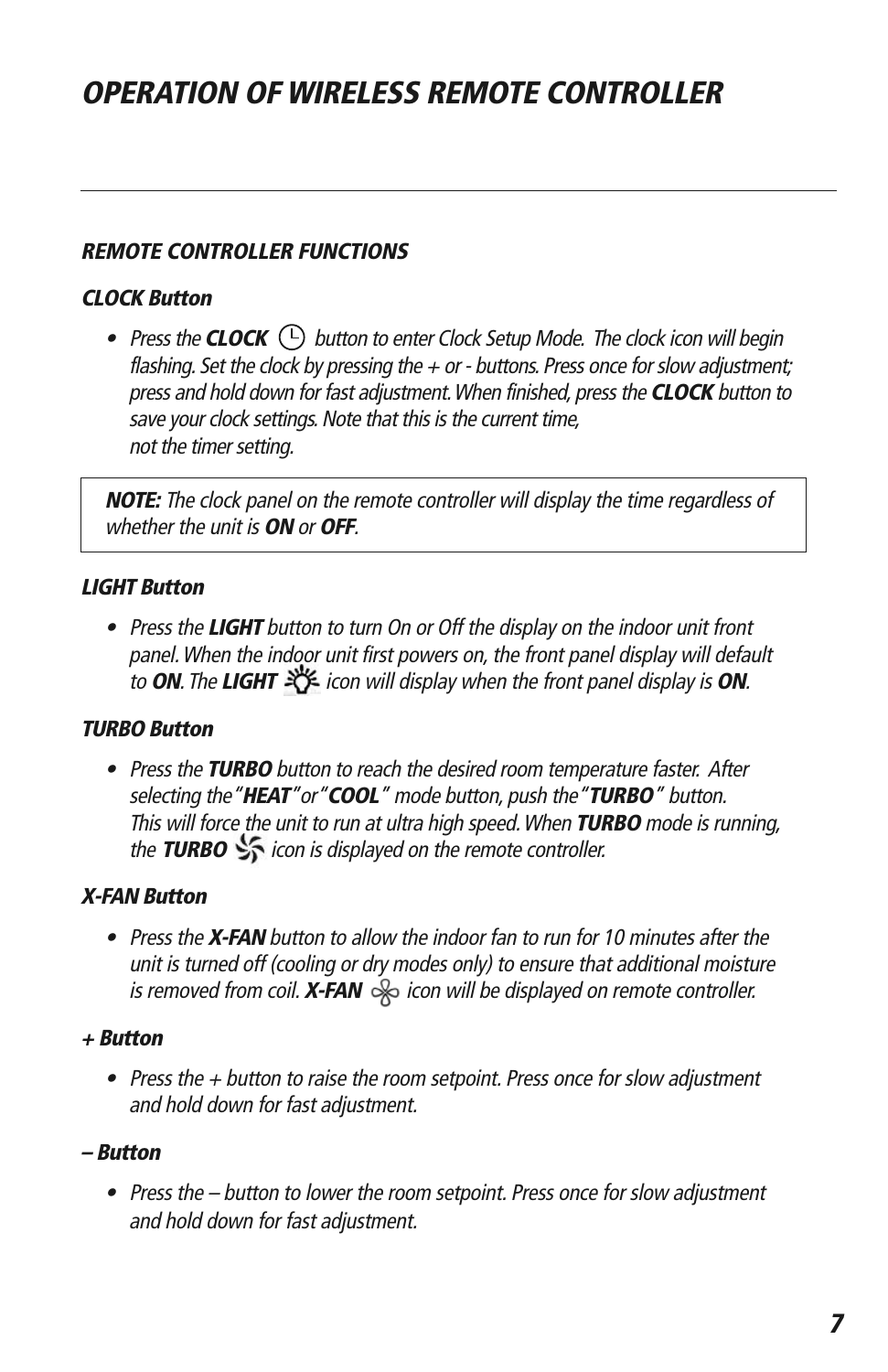

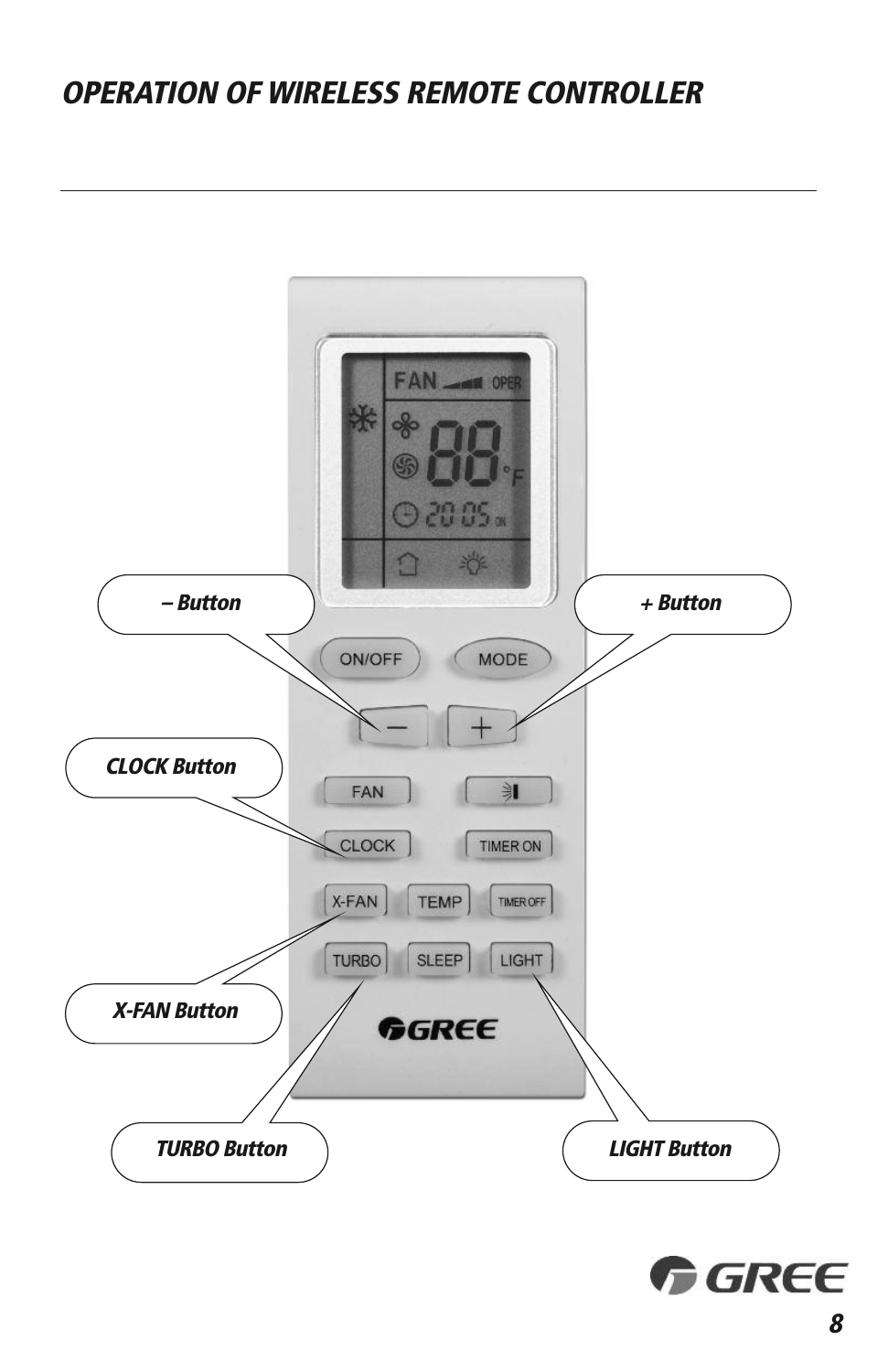#### **TIMER ON Button**

• Pressthe **TIMER ON** button to enter **TIMER** mode. The **TIMER ON** icon will begin flashing. Set the time period when the unit will turn on by pressing the  $+$  or - buttons. Press once for slow adjustment and hold down for fast adjustment.

#### **TIMER OFF Button**

• Pressthe **TIMER OFF** button to enter **TIMER** mode. The **TIMER OFF** icon will begin flashing. Set the time period when the unit will turn off by pressing the  $+$  or - buttons. Press once for slow adjustment and hold down for fast adjustment.

#### **Temp Button**

• Press this button to select either Room Setpoint, Room Temperature or Outdoor Temperature on the indoor unit front panel display.The front panel display will always revert to room setpoint after 5 seconds.When the indoor unit first powers on it will display the room setpoint setting. Look for the "thermometer" icon to appear inside or outside the "house" icon on the remote controller display, indicating whether the front panel is displaying room setpoint, indoor or outdoor temperatures.

#### **SLEEP Button**

• Pressthe **SLEEP** button to activate **SLEEP** function and select one of three comfortable **SLEEP** modes. The **SLEEP**  $\mathbf{\dot{\le}}$  icon will be displayed.

#### **VERTICAL SWING LOUVER**

• Press the  $\overline{z}$  button to adjust the direction of airflow in the room. By moving the louvers up or down, you can control the air for maximum comfort.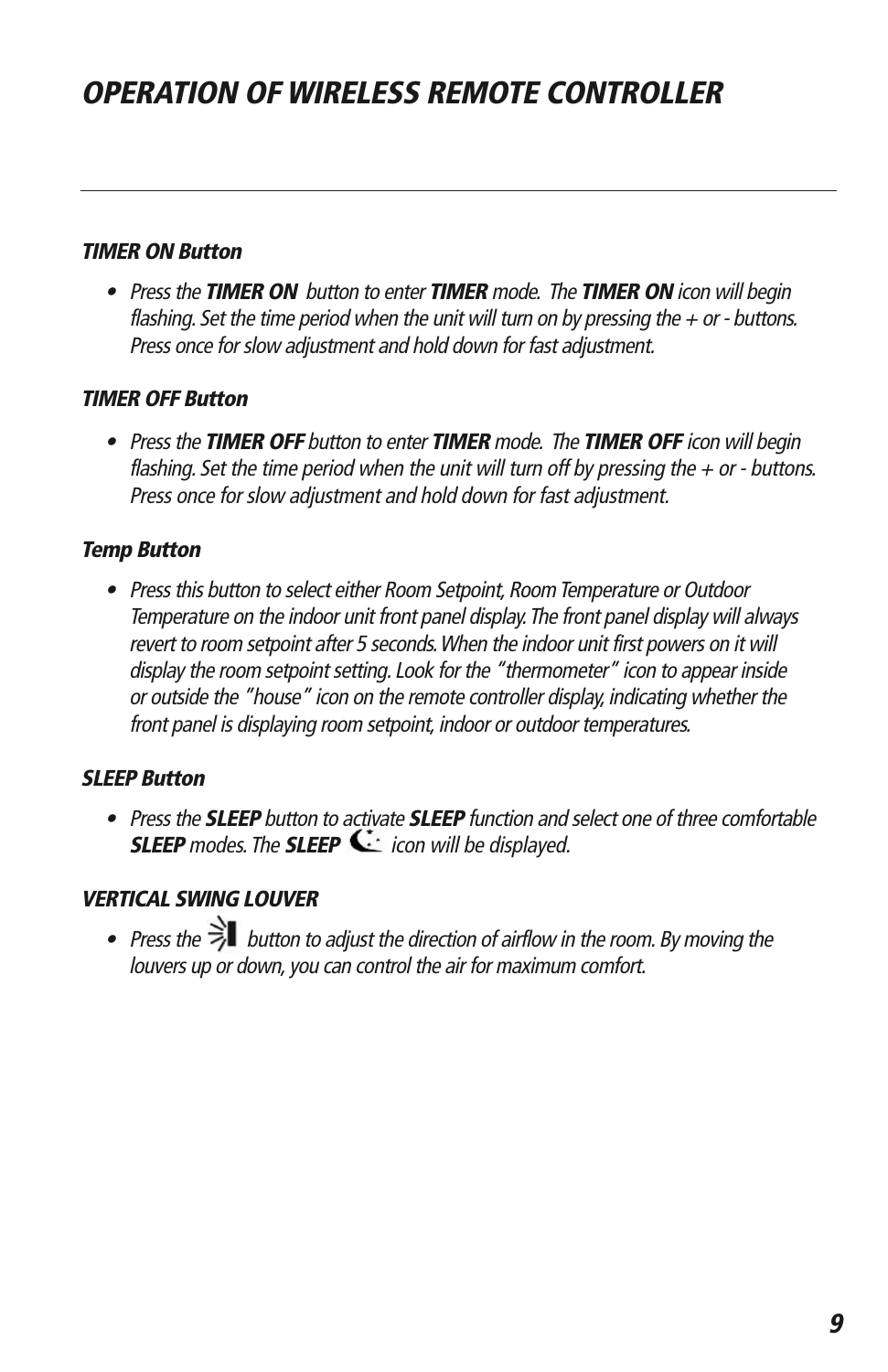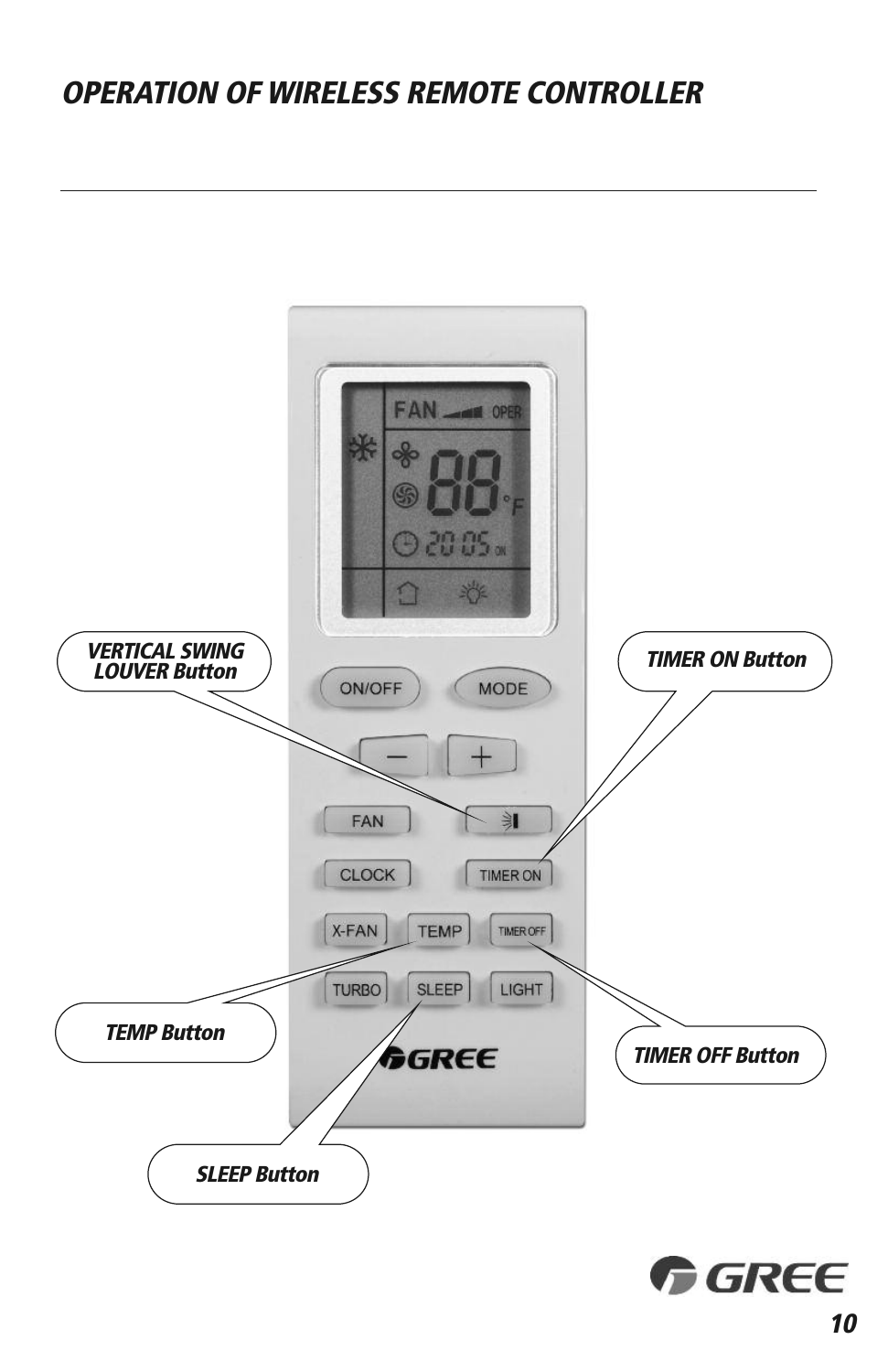The wireless remote controller is the interface between the user and the neo system. Commands are entered by the user to control the system.Any command that has been entered with the remote controller will remain in memory until it is changed by the user or the batteries are replaced.

When entering commands, point the remote controller in the direction of the LED display on the front panel. The  $\widehat{\mathcal{F}}$  indicator will appear for a short period of time on the remote controller when the command is entered.The unit will emit an audible beep when the signals are received correctly.

#### **ON/OFF BUTTON**

When the system is in **OFF** mode, the remote controller will display the time and last room setpoint.When you press the **ON/OFF** button, the unit will start in the last operating mode and room setpoint.

**NOTE:** If the **ON/OFF** button is pressed too soon after <sup>a</sup> stop, the compressor will not start for 3 minutes due to the inherent protection against frequent compressor cycling.



ON Mode Display

#### **U PRIVACY LOCK MODE**

The Privacy Lock prevents unauthorized access to the unit controls and prevents tampering with system settings.The remote controller can be locked by pushing the " $+$ " and "-" buttons simultaneously for 2 seconds.The Privacy Lock icon will be displayed on the remote controller. Repeat the process to unlock the remote controller.



Privacy Lock Display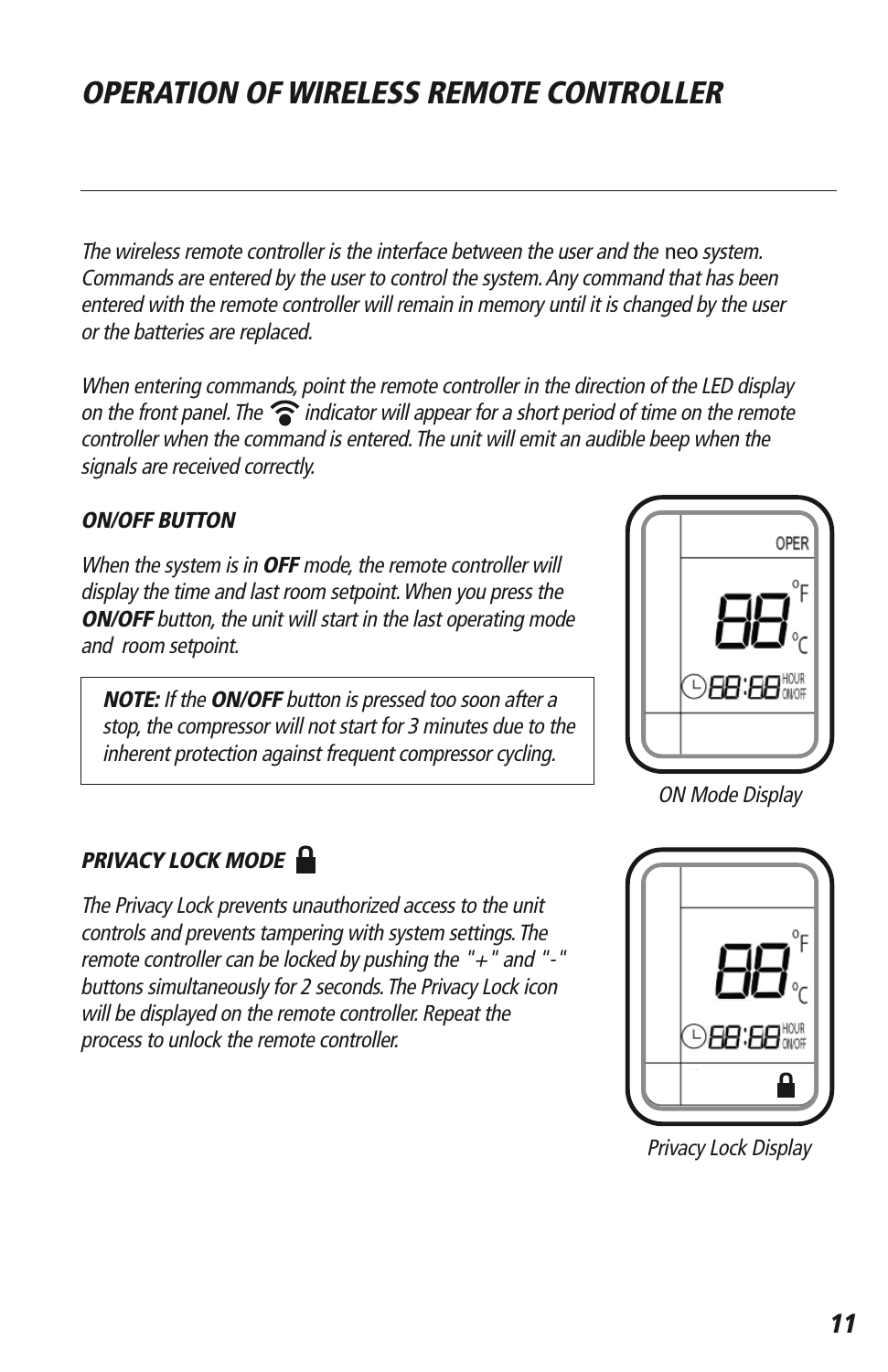#### **MODE BUTTON**

Use the "**MODE**" button to select one of the available modes. The selected mode will be displayed on the remote controller and the appropriate light will illuminate on the display panel.

**AUTO** – Unit will automatically select heating or cooling to maintain room temperature between 68°F and 77°F. The remote controller will display the Auto Mode icon with no setpoint.The front panel display will show "77."



Icons Displayed

**COOL** – To cool to selected setpoint and remove moisture. System varies compressor speed to maintain desired temperature.

**HEAT** – To heat to selected room setpoint. System varies compressor speed to maintain desired room temperature.

**FAN ONLY** – To circulate air without heating or cooling. Use Fan Speed button to select speed from low to high.

**DRY** – Select **DRY MODE** to increase moisture removal during warm humid conditions.

- 1. Room Temperature > Setpoint  $+4^{\circ}$ F, the system will be operating in cooling mode with low fan speed.
- 2. Setpoint -4°F,  $<$  Room Temperature  $<$  Setpoint +4°F, the system will cycle 6 minutes **ON** and 4 minutes **OFF** in cooling mode.The indoor fan will be at low speed.
- 3. Room Temperature <sup>&</sup>lt; Setpoint -4°F, the system will be **OFF** and the indoor fan will be at low speed.

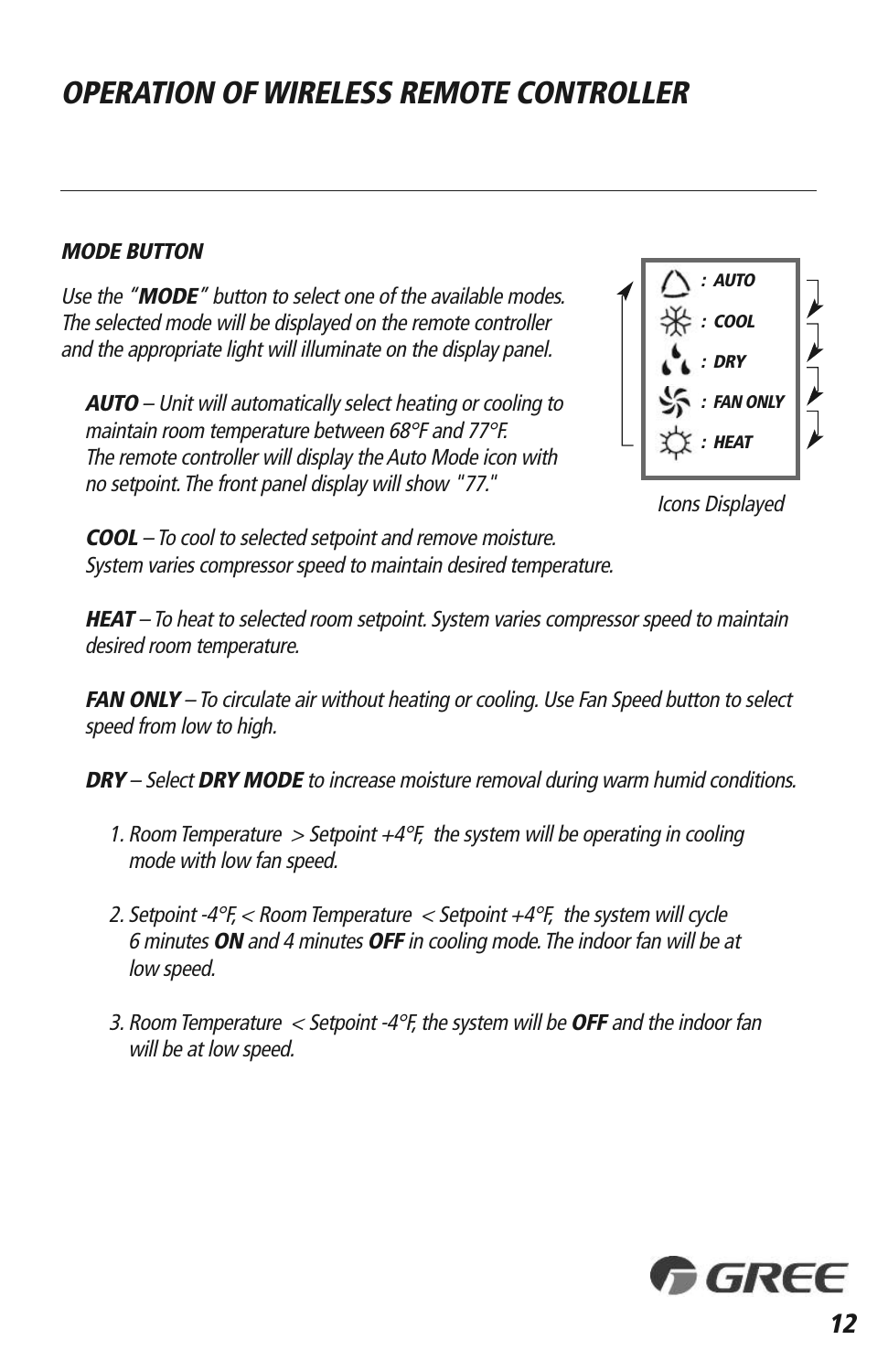#### **VERTICAL SWING LOUVERS**

• Press the Vertical Swing Louver button to select five different vertical (up & down) air discharge directions including Continuous Sweep. The Vertical Swing Louver  $\gtrsim$  icon will be displayed. Press this button to set swing angle, which circularly changes as below:





Swing Louver Display

Indicates louver swings back and forth in the five places, as shown in the figure.

#### **X-FAN MODE**

When operating in humid areas, neo has <sup>a</sup> **DRY COIL** function called X-Fan that will allow the indoor fan to run for <sup>a</sup> pre-determined amount of time after the unit is turned off (cooling or dry modes) to ensure that additional moisture is removed from coil. Push the "X-FAN" button to enable this feature. The X-FAN  $\gg$  icon will be displayed on remote controller. To deactivate this feature, push the "**X-FAN**" button again.



X-Fan Mode Display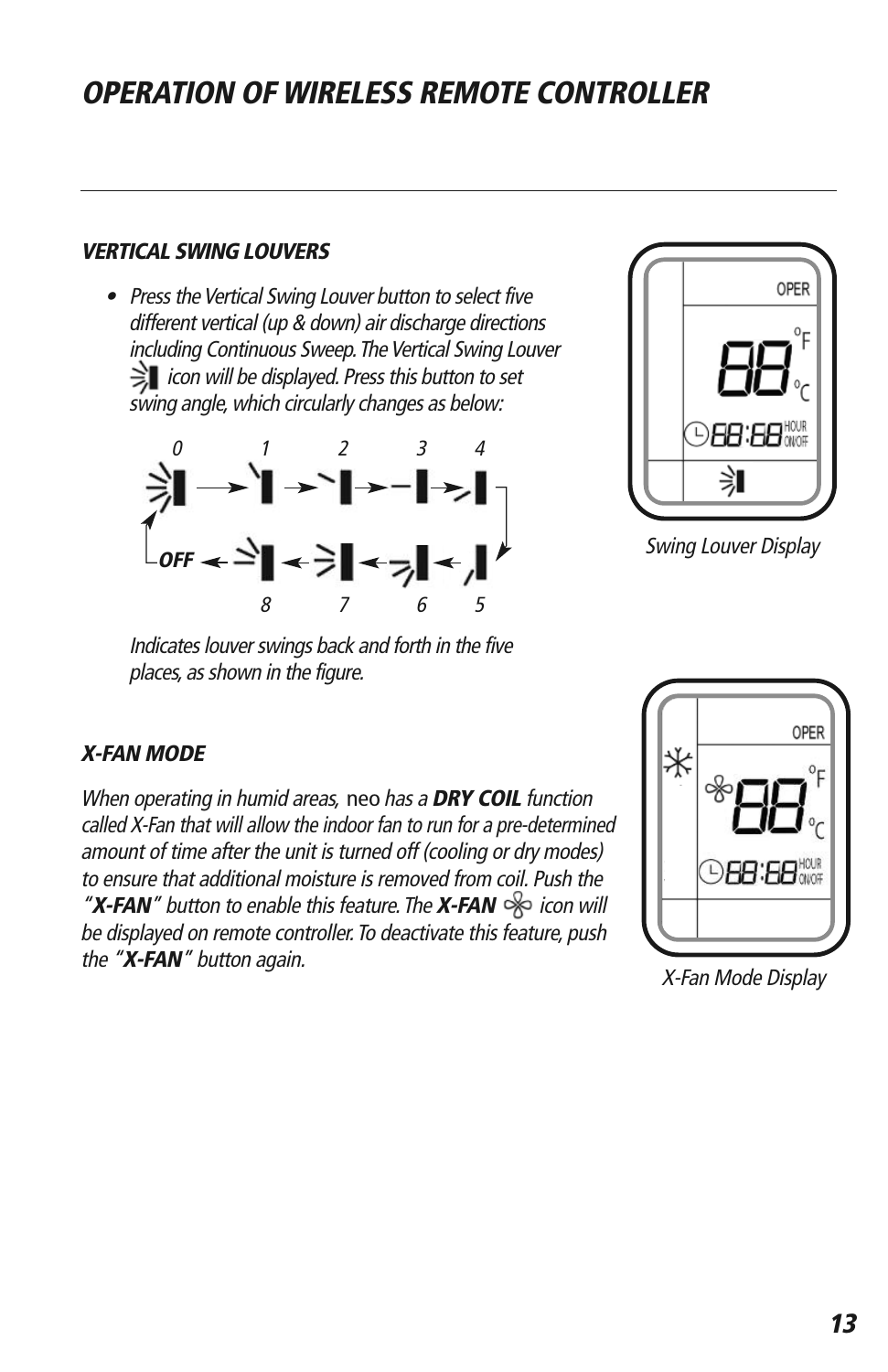#### **TURBO MODE**

The desired setpoint, either in heating or cooling, can be achieved faster if **TURBO** mode is used.After selecting the "**HEAT**" or "**COOL**" mode button, push the "**TURBO**" button.The **TURBO** icon will be displayed on the remote controller and the unit will run at ultra high speed fan. To deactivate the feature, push the "**TURBO**" button again.The unit will return to normal operation.

#### **SLEEP MODE**

The neo will automatically adjust room temperature during your sleep time.This slight change in temperature will not affect your comfort level due to the natural effects that sleeping has on the body, but it will save on energy consumption and will lower your electric bill. Press the SLEEP button to select Sleep Mode. The SLEEP icon will appear.

#### **In Cool or Dry modes:**

The unit will run at current room setpoint for 1 hour. After 1 hour, the setpoint will increase by  $2^{\circ}$  F. After 2 hours, the setpoint will increase by  $4^\circ$  F and maintain this setpoint until Sleep Mode is cancelled.

#### **In Heat mode:**

The unit will run at current room setpoint for 1 hour. After 1 hour, the setpoint will decrease by  $2^\circ$  F. After 2 hours, the setpoint will decrease by  $4^\circ$  F and maintain this setpoint until Sleep Mode is cancelled.



Turbo Mode Display



Sleep Mode Display

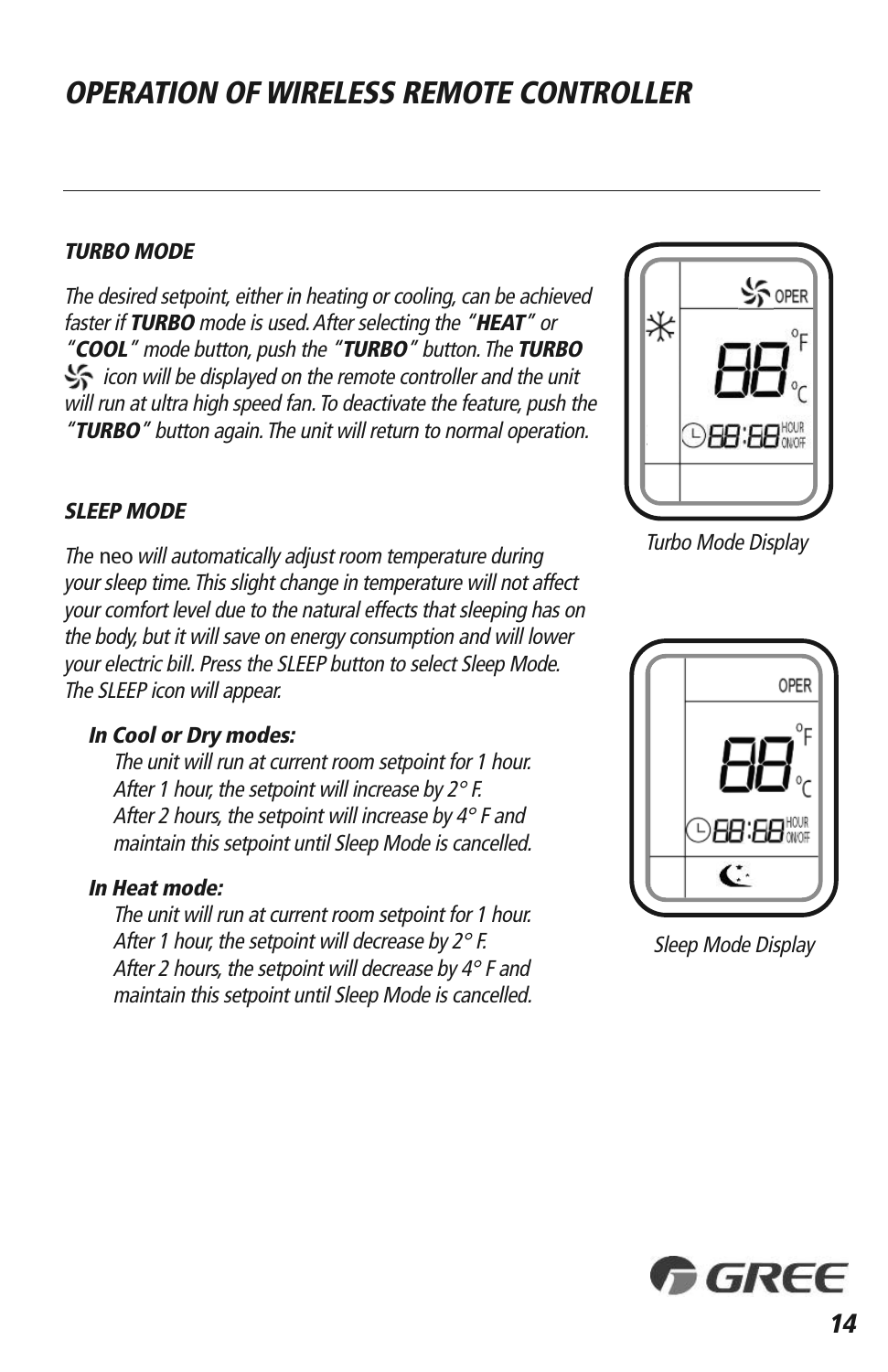### **CHANGING BATTERIESANDADDITIONAL NOTES**

To change batteries, slide cover off battery compartment on back of remote controller. Remove and safely discard old batteries. Insert two newAAA 1.5V dry batteries, using correct polarity. Reattach back cover.

#### **NOTE:**

- $\bullet$  If the remote controller will not be used for a long time, remove batteries to prevent leakage damage.
- Be sure to aim the remote controller at the receiver of the main unit when operating.
- When remote emits <sup>a</sup> signal, icon will flicker; <sup>a</sup> tone will be heard when unit receives that signal.

#### **CHANGING BATTERIES**



### **EMERGENCY OPERATION**

Use the Manual Override button to manual operate the unit if the remote controller is lost or damaged. Lift up the front panel section on the indoor unit and locate the Manual Override button on the right hand side. Press the Manual Override button to turn ON the unit.The unit will operate in AUTO mode and will automatically select heating or cooling to maintain room temperature between 64°F and 77°F. The indoor fan will operate in auto fan mode. Press the Manual Override button to cancel Manual Override Mode and transfercontrol back to the remote controller.

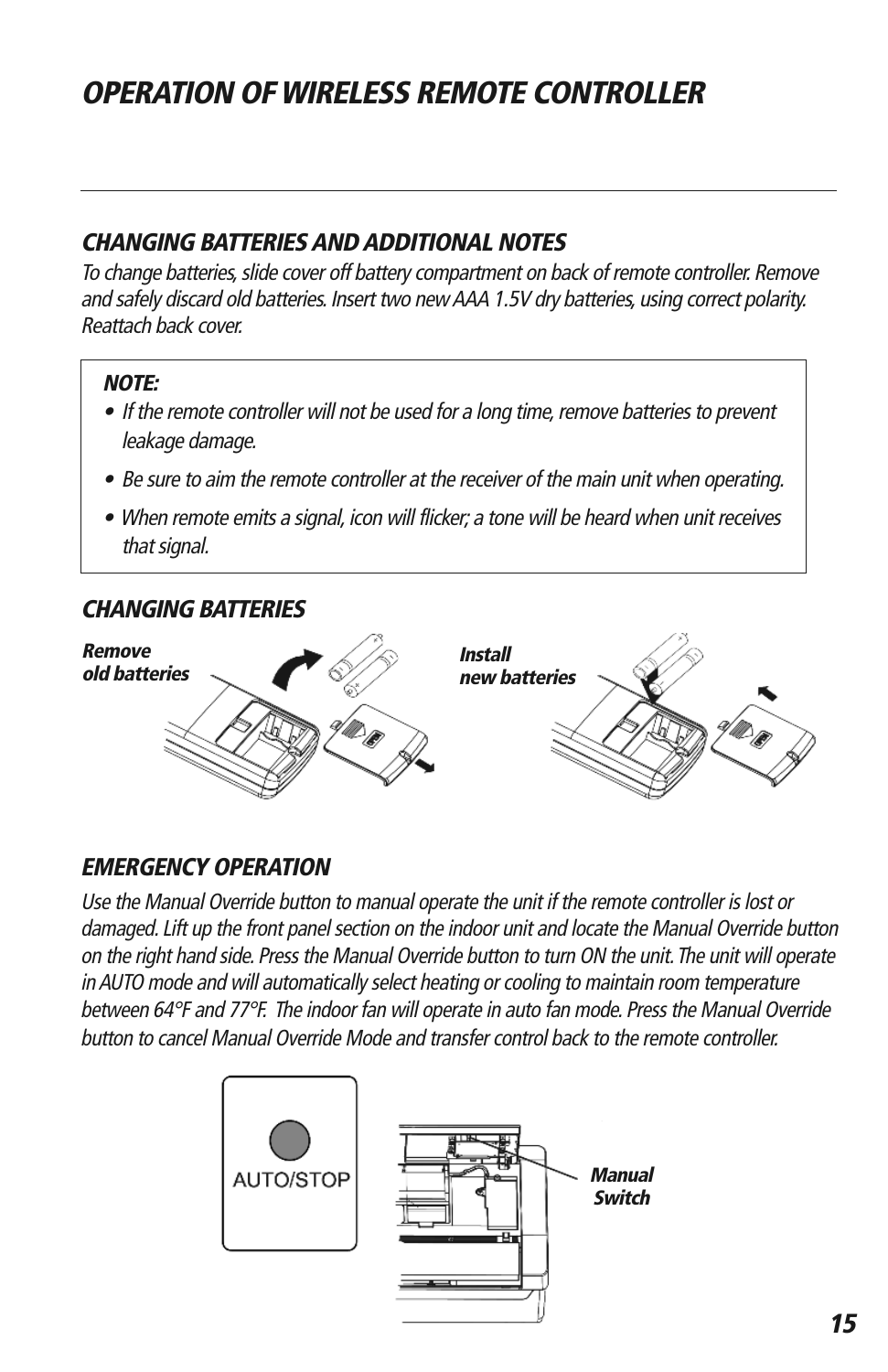## **SYSTEM FUNCTIONS**

#### **TIME GUARD**

The neo System is equipped with many system safeties to provide safe, reliable operation and comfort. The Time Guard function prevents rapid cycling of the compressor. The system has a protective 3-minute time delay to restart the compressor after it has turned off.

#### **INTELLIGENT DEFROST**

The neo Intelligent Defrost function increases room comfort and saves energy by eliminating unnecessary defrost cycles. In heating mode, the unit will monitor the outdoor coil for frost build up. Once frost buildup has been detected, the system will switch into a defrost mode to remove the frost. In defrost mode the front panel LED display will show "H1" and the indoor fan and outdoor fan will turn off while the the system removes frost from the outdoor coil. Once the frost has been removed, the front panel LED display show room setpoint and system will revert back to normal heating operation.

#### **POWER FAILURE MODE**

Power interruptions are no problem for the neo system. User selections and system parameters are stored in non-volatile memory. These parameters are retained during <sup>a</sup> power failure.When power is returned, the neo system will automatically return to the last operating mode.

#### **COLD BLOW PROTECTION**

The neo system guards against the annoying COLD BLOW in heating mode. The system constantly monitors the discharge air temperature. It will delay the indoor fan until the indoor coil has warmed up to prevent blowing uncomfortable cool air into the room.

#### **POLYMERICAIR FILTER**

The polymeric mesh filters save energy by preventing the indoor coils from being plugged with dirt and lint.This economical and sturdy filter may be washed, vacuumed and reused.

### **Optional Function:**

#### **PHOTOCATALYTIC FILTER**

PhotocatalyticAir Filter is <sup>a</sup> second stage filter that oxidizes and effectively eradicates organic contaminants in the air. This high-tech filter uses natural ultraviolet light with a titanium dioxide catalyst to effectively eliminate 99.9% of bacteria and viruses and absorb odors for cleaner, healthier indoor air.

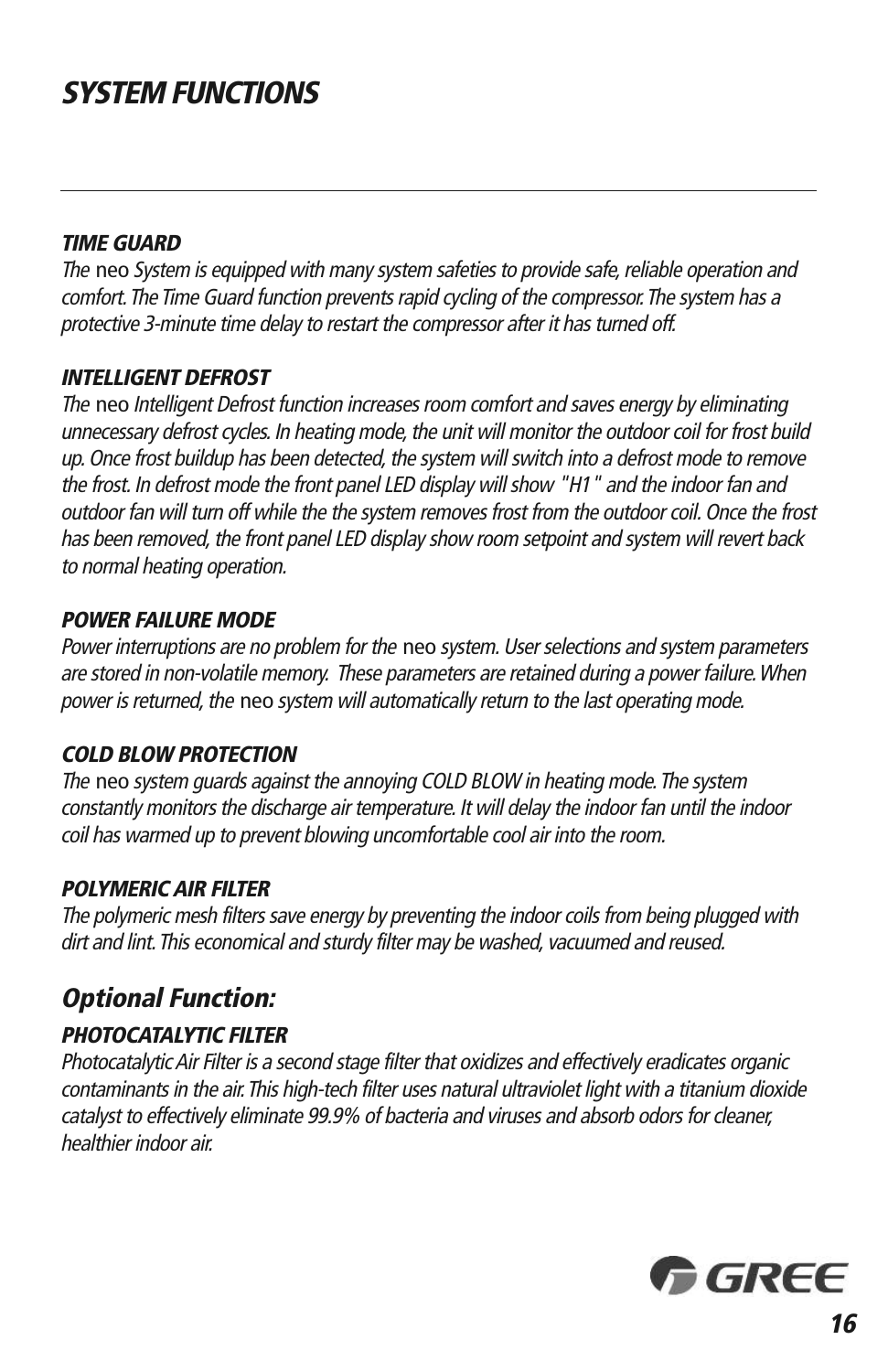# **WARNING CARE AND CLEANING**

# **CAUTION**

**CAUTION** 

- Turn off power and disconnect unit from power source before cleaning. Failure to do so could cause electric shock.
- Never spray water on either indoor or outdoor unit. This could cause damage or unit failure.
- Never use abrasive cleaners on indoor or outdoor unit. Use only slightly damp, clean, soft cloth or very mild cleansers.

### **CLEANING THE FRONT PANEL**

- 1. To remove front panel for cleaning, lift up and pull out.
- 2. Wash the panel with water, a soft cloth or soft brush. Use only very mild cleaners. Then dry completely.

**NOTE:** Take down the display panel before cleaning. Never use water above 113°F (45°C) because it may cause discoloration or damage to surface.

3. Replace front panel. Fit the sides of the panel into the slots and push into place.

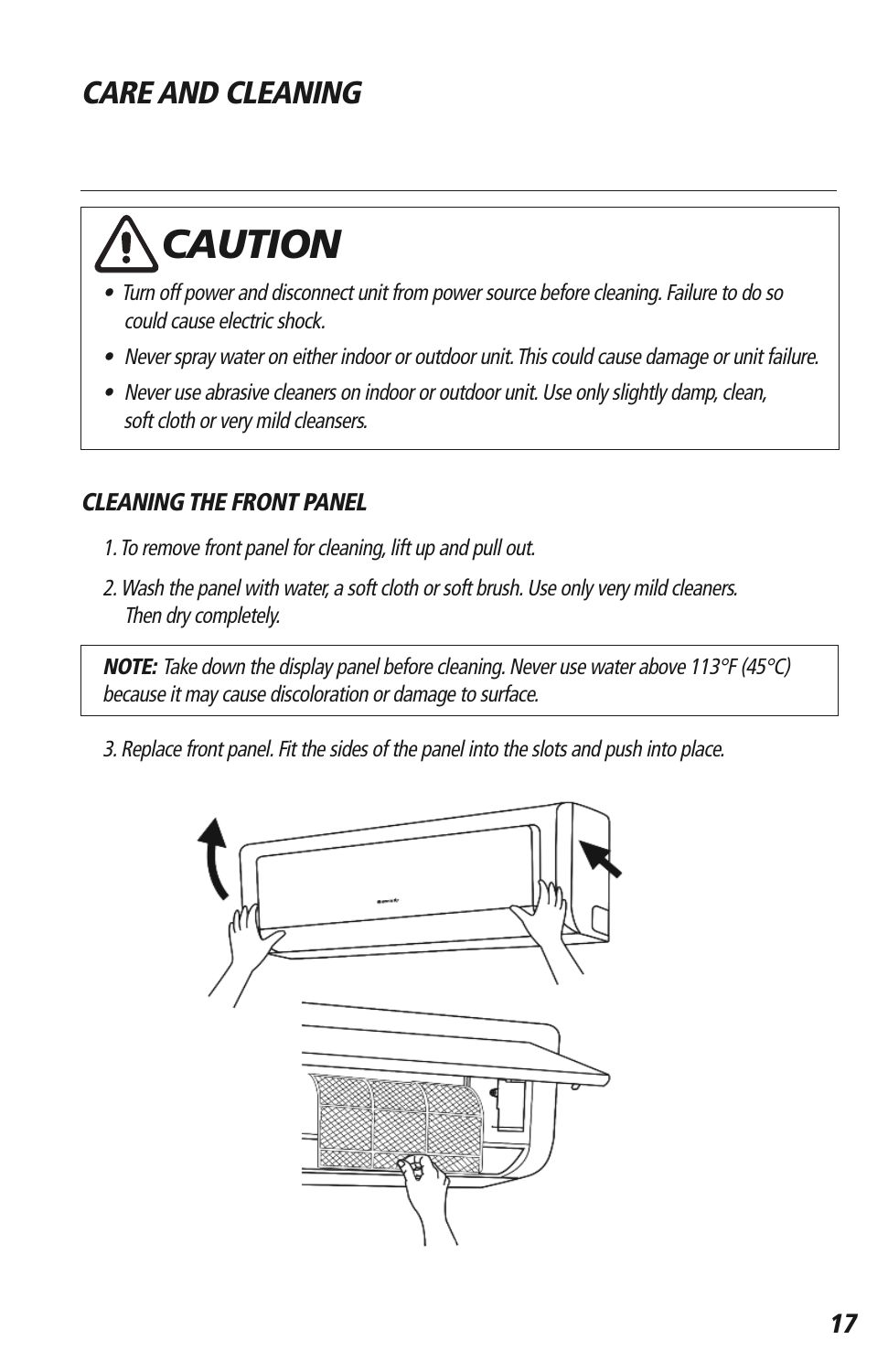## **CARE AND CLEANING**

### **CLEANING THE PRIMARY AIR FILTER**

#### **Cleaning is recommended every three months.**

**NOTE:** If the indoor unit is exposed to excessive dust, cleaning may be necessary more often. Use caution when removing the filter to avoid sharp metal extensions.

- 1. Remove air filter by tilting up the unit cover and pulling filter free.
- 2. Clean air filter using <sup>a</sup> vacuum or warm water and mild cleaner.Air dry filter in the shade. Never use fire to clean stains or debris on filter.
- 3. Reinsert the filter being, careful to align properly, then close unit.



### **CLEANING OPTIONAL PHOTOCATALYTIC FILTER Clean every 2 weeks for the best results.**

- 1. Remove photocatalytic filter from front face of primary air filter.
- 2. Clean lint and dust from air filter using vacuum.

**NOTE:** Do not get photocatalytic filter wet.

- 3. Place photocatalytic filter in direct sunlight for 60 minutes to energize catalyst.
- 4. Re-install the photocatalytic air filter on the unit by inserting it back on the primary air filter.



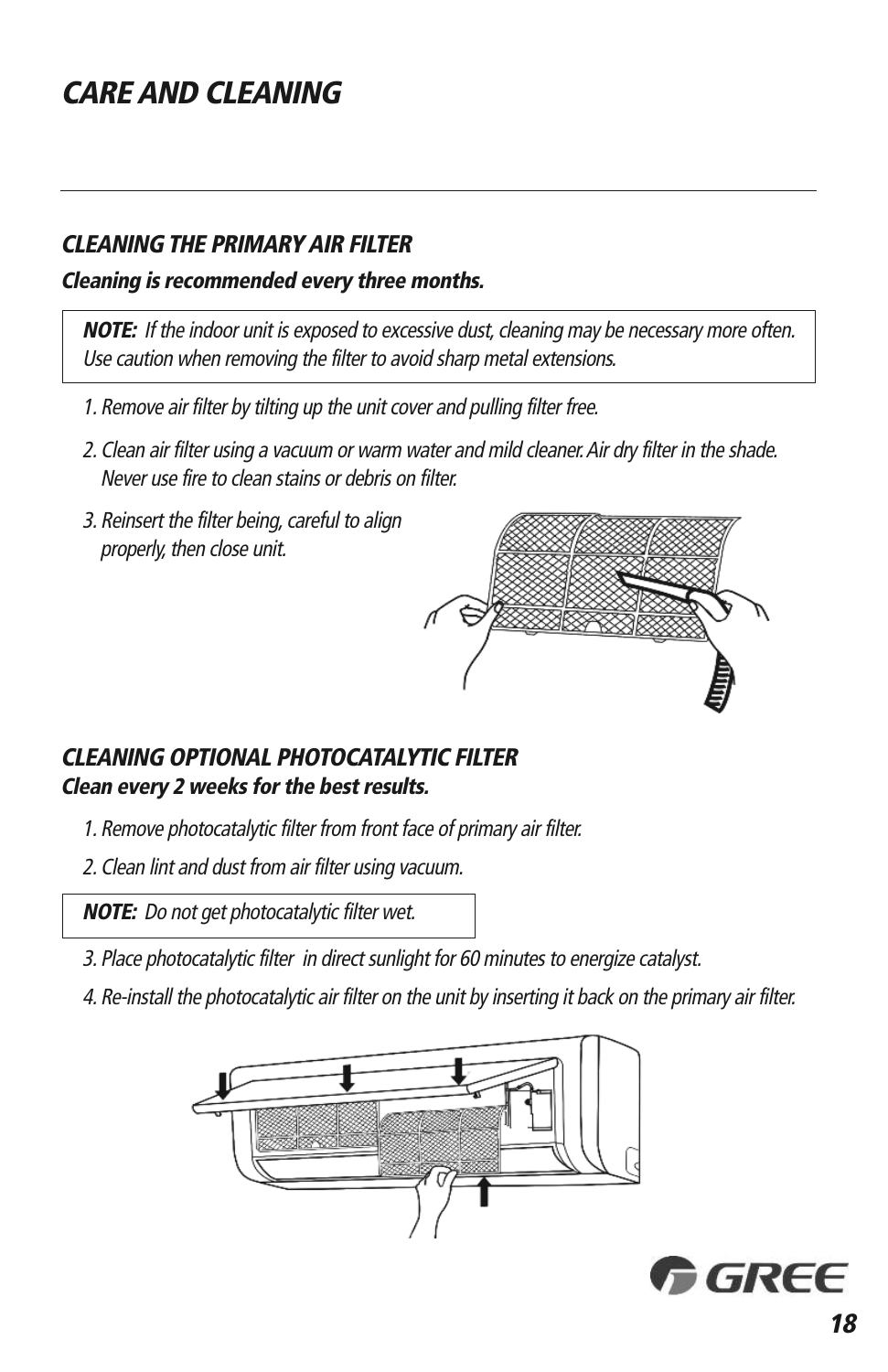# **WARNING TROUBLESHOOTING**

# **WARNING**

**CAUTION** 

Do not attempt any repairs on the unit yourself. Incorrect repair can cause shock or fire. Always call a qualified service professional. Using these troubleshooting suggestions can save time when you contact the qualified service professional.

| System does not restart.                                                        | Cause:<br><b>Solution:</b> | The system has a built-in three-minute delay to prevent short and/or rapid cycling<br>of the compressor.<br>Wait three minutes for the protection delay to expire.                                                                                                                                                                                                                                   |  |
|---------------------------------------------------------------------------------|----------------------------|------------------------------------------------------------------------------------------------------------------------------------------------------------------------------------------------------------------------------------------------------------------------------------------------------------------------------------------------------------------------------------------------------|--|
| Indoor unit emits unpleasant<br>odor when started.                              | Cause:<br><b>Solution:</b> | Typically unpleasant odors are the result of mold or mildew forming on the coil<br>surfaces or air filter.<br>Wash indoor air filter in warm water with mild cleaner. If odors persist, contact<br>a qualified service professional to clean the coil surfaces.                                                                                                                                      |  |
| You hear a "water flowing"<br>sound.                                            | Cause:<br><b>Solution:</b> | It is normal for the system to make "water flowing" or "gurgling" sounds from<br>refrigerant pressures equalizing when the compressor starts and stops.<br>The noises should discontinue as the refrigerant system equalizes after two or<br>three minutes.                                                                                                                                          |  |
| A thin fog or vapor coming<br>out of the indoor unit when<br>system is running. | Cause:<br><b>Solution:</b> | It is normal for the system to emit a slight fog or water vapor when cooling<br>extremely humid warm air.<br>The fog or water vapor will disappear as the system cools and<br>dehumidifies the room space.                                                                                                                                                                                           |  |
| You hear a slight cracking<br>sound when the system<br>stops or starts.         | Cause:<br><b>Solution:</b> | It is normal for the system to make "slight cracking" sounds from parts expanding<br>and contracting during system starts and stops.<br>The noises should discontinue as temperature equalizes after two or three minutes.                                                                                                                                                                           |  |
| The system will not run.                                                        | Cause:<br><b>Solution:</b> | There are a number of situations that will prevent the system from running.<br>Check for the following:<br>· Circuit breaker is "tripped" or "turned off."<br>• Power button of remote is not turned on.<br>• Batteries in the remote controller are low.<br>· Remote controller is in sleep mode or timer mode.<br>· Otherwise, you should contact a qualified service professional for assistance. |  |
| Heating or cooling<br>not running efficiently.                                  | Cause:<br><b>Solution:</b> | With routine maintenance, your system is designed for years of peak efficiency.<br>Check the following:<br>. Remove obstructions blocking airflow into the room.<br>. Clean dirty or blocked indoor air filter that is restricting airflow into the system.<br>· Seal outdoor air leaks in the room space from door or windows.<br>• Relocate (if possible) other heating sources in the room space. |  |

#### **PROBLEM**

#### **CAUSE/SOLUTION**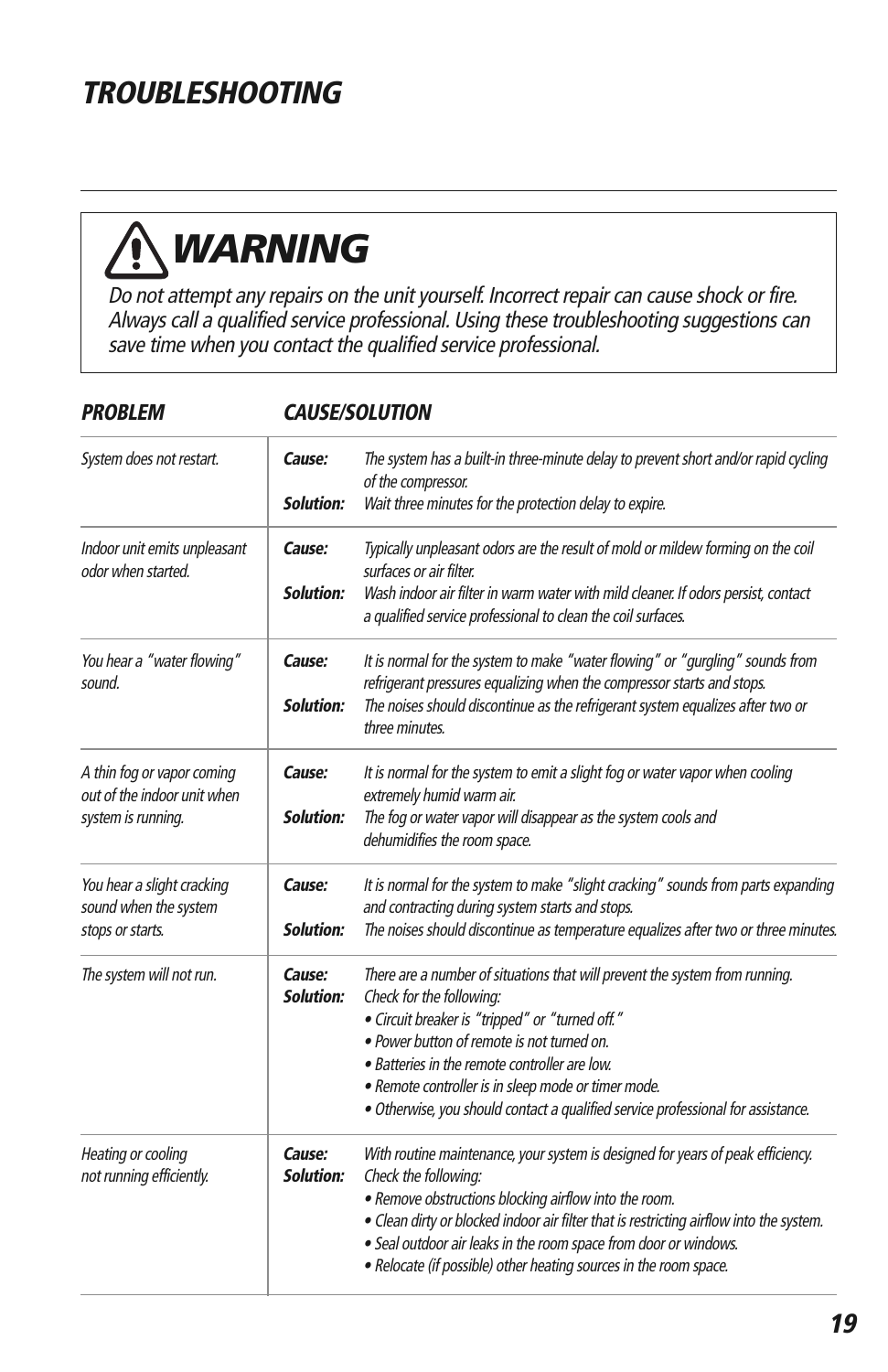## **TROUBLESHOOTING**

| <b>CAUSE/SOLUTION</b>      |                                                                                                                                                                                                                                                                                                                                                                                                                                                                                                                                                                                                                          |  |
|----------------------------|--------------------------------------------------------------------------------------------------------------------------------------------------------------------------------------------------------------------------------------------------------------------------------------------------------------------------------------------------------------------------------------------------------------------------------------------------------------------------------------------------------------------------------------------------------------------------------------------------------------------------|--|
| Cause:<br>Solution:        | There are a number of possible reasons.<br>Check the following:<br>. The batteries might be low. Change the batteries.<br>• The remote controller must be within 25 ft. (7.6 m) with no obstructions of the<br>indoor unit. If remote controller is lost or damaged and needs to be replaced,<br>contact your qualified service professional for assistance. In the meantime,<br>use the manual override mode to operate the system.                                                                                                                                                                                     |  |
| Cause:<br><b>Solution:</b> | While it is normal for the system to generate condensate water in cooling mode,<br>it is designed to drain this water to the outdoors via a condensate drain tube.<br>If water is leaking into the room, it may indicate one of the following.<br>. The indoor unit is not level right to left. Level indoor unit.<br>. The condensate drain tube is restricted or plugged. All restrictions must be<br>removed to allow continuous gravity force drainage.<br>. If problem persists, contact a qualified service professional for assistance.                                                                           |  |
| Cause:<br>Solution:        | It is normal for outdoor unit to generate condensate water in reverse cycle<br>heating mode and defrost.<br>This is normal. No action is required.                                                                                                                                                                                                                                                                                                                                                                                                                                                                       |  |
| Cause:<br><b>Solution:</b> | There are a number of system functions that will prevent the indoor fan from running.<br>Check for the following:<br>. In heating mode, the indoor fan may not start for three minutes if the room<br>temperature is very low to prevent blowing cold air.<br>. In heat mode, if the outdoor temperature is low and humidity is high, the system<br>may need to defrost for up to 12 minutes before beginning a heating cycle.<br>. In dry mode, the indoor fan may stop for up to three minutes during the<br>compressor off delay.<br>· Otherwise, you should contact a qualified service professional for assistance. |  |
| Cause:<br><b>Solution:</b> | It is normal for the system to develop condensation or moisture on the<br>discharge air louvers when cooling warm humid air for a long period of time.<br>The condensation or moisture will disappear as the system cools and<br>dehumidifies the room space.                                                                                                                                                                                                                                                                                                                                                            |  |
|                            |                                                                                                                                                                                                                                                                                                                                                                                                                                                                                                                                                                                                                          |  |

# **CAUTION**

#### **Stop operation and call for service in the following circumstances:**

- You hear <sup>a</sup> harsh or unusual sound during operation
- Unusually foul odor is emitted during operation
- Circuit breaker trips frequently, or unit stops abnormally often
- Water is leaking in the room
- Liquid is spilled into unit
- You notice <sup>a</sup> burning smell or see smoke

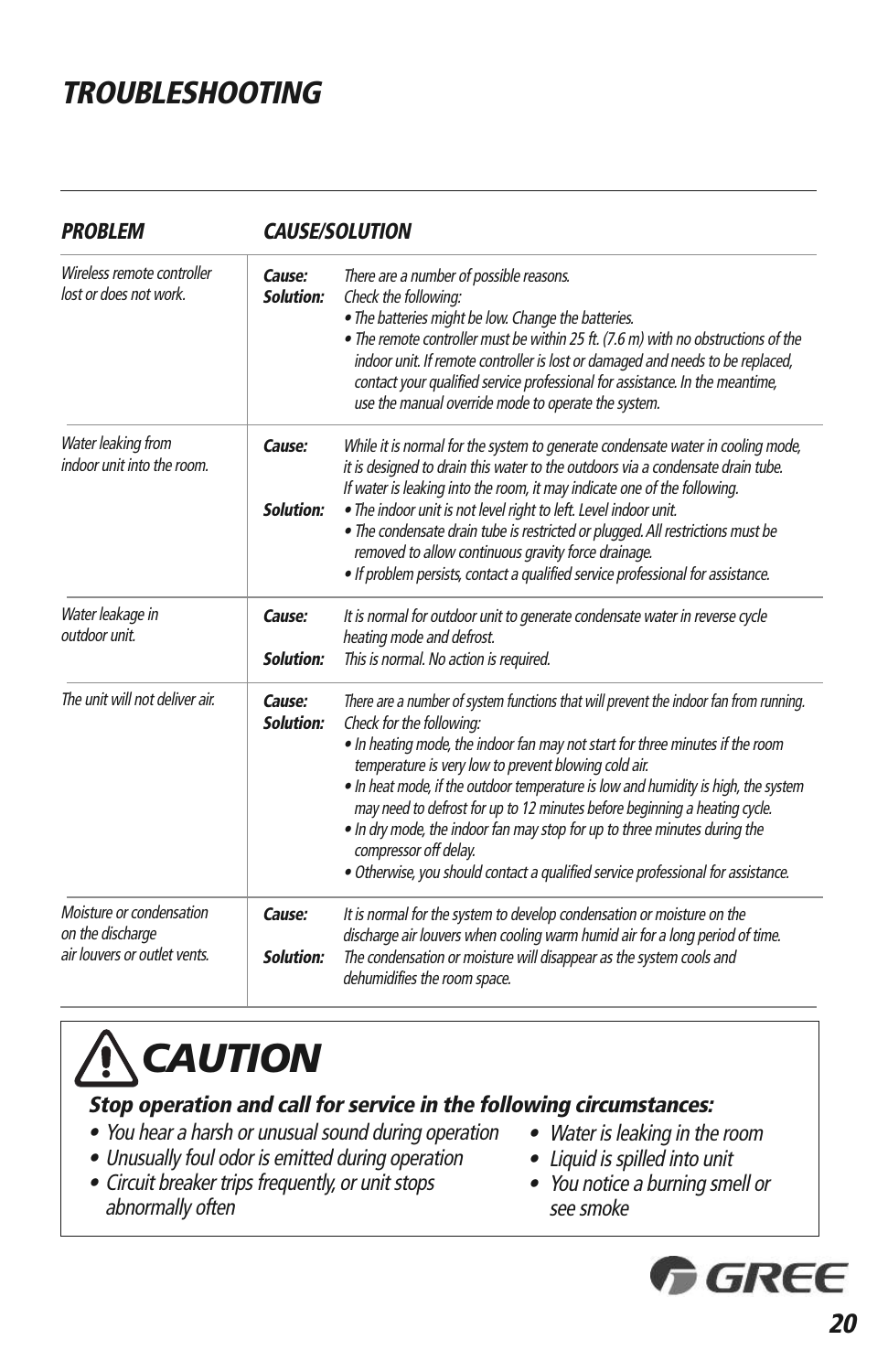## **SYSTEM OPERATION**

#### **COOLING OPERATION**

#### **How it works:**

In cooling mode, your neo indoor unit will absorb heat from the room, then the neo outdoor unit will discharge the heat to the outdoors. The neo cooling capacity decreases as the outdoor temperature increases. This causes the neo to work harder and longer to hold the selected room temperature. Your neo unit will operate in cooling down to 41°F (5°C)

#### **Indoor Coil Freeze Protection:**

Frost may form on the indoor coil during cooling operations when the outdoor temperature below 50°F (10°C). Prolong operation may cause ice to form on the indoor coil and block airflow. If the neo indoor unit microcomputer detects ice on the indoor coil it will stop the compressor to defrost the coil and protect the unit.

### **HEATING OPERATION**

#### **How it works:**

In heating mode, your neo outdoor unit will absorb heat from the outdoor ambient, then the neo indoor unit will discharge the heat to the room.The neo heating capacity decreases as the outdoor temperature decreases. Your neo unit will heat down to 5°F (-15°C).

During extreme cold outdoor temperatures, you may need an additional heating source to supplement the neo heating output.

#### **Defrost Function:**

In heating mode, frost may form on the outdoor coil during humid and low outdoor temperature conditions. Prolong operation may cause ice to form on the outdoor coil and block airflow. This will reduce the neo'<sup>s</sup> heating capacity.

If the neo microcomputer detects ice on the outdoor coil, it will switch automatically to defrost mode to melt the ice and clear the coil. During defrost mode, heating will be discontinued and the neo indoor unit will flash the Defrost indicator. The compressor will continue to run while indoor and outdoor fans will stop. It is normal to see steam or vapor coming from the outdoor unit during defrost mode. Defrost mode will terminate 12 minutes after initiation of defrost cycle or when the outdoor coil temperature is 50°F (10°C) or greater.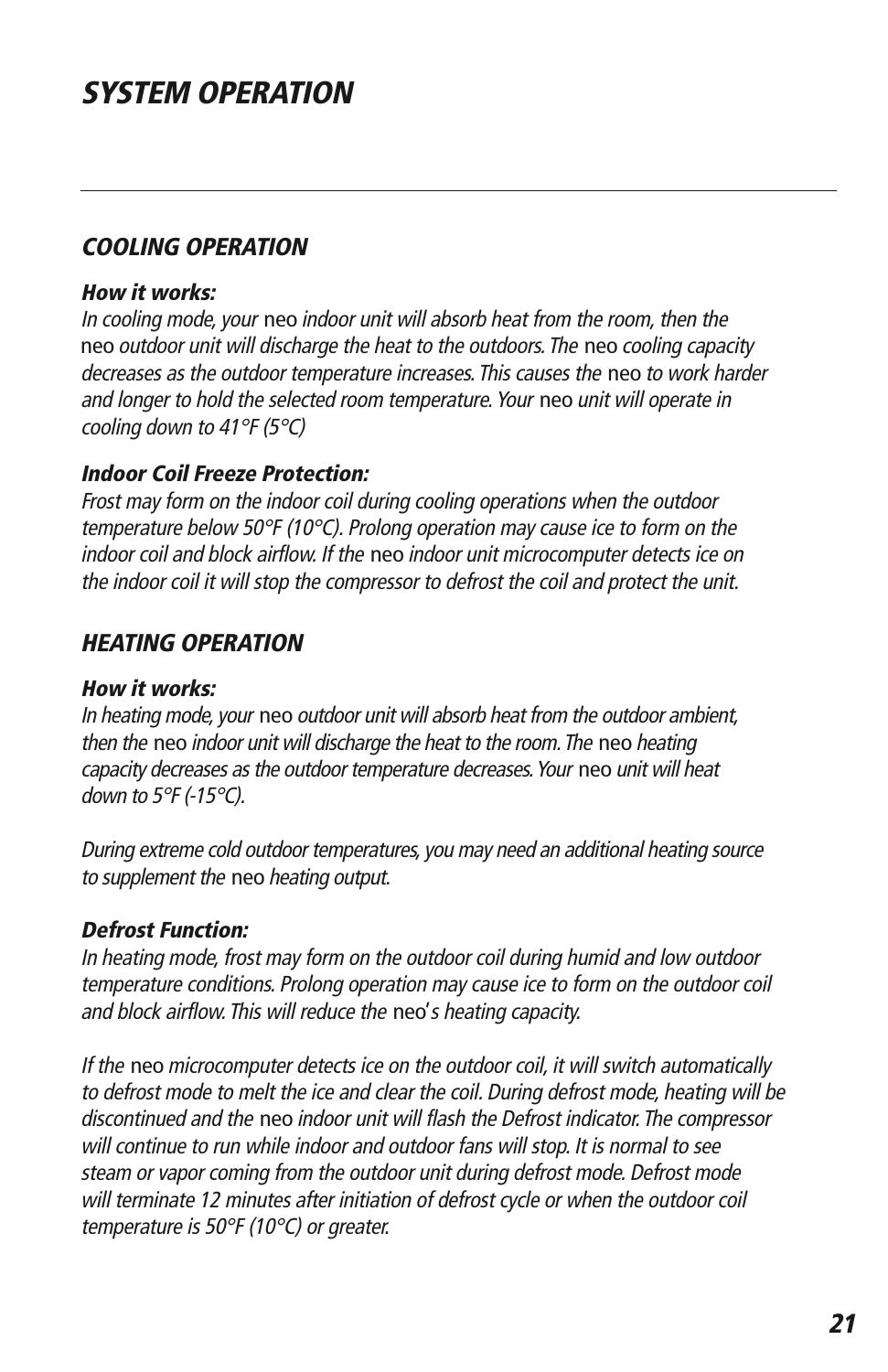## **ENERGY SAVING TIPS**

- **1. Relaxing room temperature at night is OK:** During the nighttime hours you don't require the same level of conscious cooling or heating. Try using Sleep Mode to gradually relax room temperature and allow the unit to run less and save energy.
- **2. Curtains and shades:** In the summer, you need to block the effects of the sun. Close window curtains and shades on the south and west side of your home to help block solar heat. In winter, the sun is your friend. Open curtains and shades to allow solar heat into your room.
- **3. Close doors:** If you don't need to heat and cool your whole home, confine the heating and cooling to one room by closing doors. Limit the space you're heating and cooling to specified capability of the unit.
- **4. Service the unit:** Some basic maintenance might be all you need. The outdoor unit will greatly benefit from <sup>a</sup> good hosing out, especially in treed areas where seeds and other debris can stick to coil fins and make the unit work up to 15% harder!
- **5. Rearrange the room:** Furniture that obstructs airflow means you could be heating and cooling the back of <sup>a</sup> chair or the front of <sup>a</sup> sofa instead of the actual living space. Use the Swing Louvers to help direct the air in the right direction for the room; remove or rearrange obstacles blocking airflow.
- **6. Try 75 degrees:** 75°F is <sup>a</sup> good point for an air conditioner to run at its optimal performance level. Even <sup>a</sup> 5-degree change in temperature can make your unit use up to 40% more energy!
- **7. Lighting:** Turning lights off can help reduce your heat. Each light bulb is <sup>a</sup> tiny heater. Your air conditioner must waste energy overcoming the heat from your lights to reach and hold your desired room temperature.
- **8. Is anyone home?** If possible, while you're away turn your unit to Auto mode and make sure windows and drapes are closed.Although the room temperature will be uncomfortable for <sup>a</sup> few minutes when you come home, the unit will have the room back to your desired temperature in no time.
- **9. Don't forget the fan:** The fan is much like <sup>a</sup> car. The faster it runs, the more energy is uses. Sometimes we need the car to go fast, but slow is good enough most of the time. Try saving money by using the comfortable quiet low fan speed as much as possible.